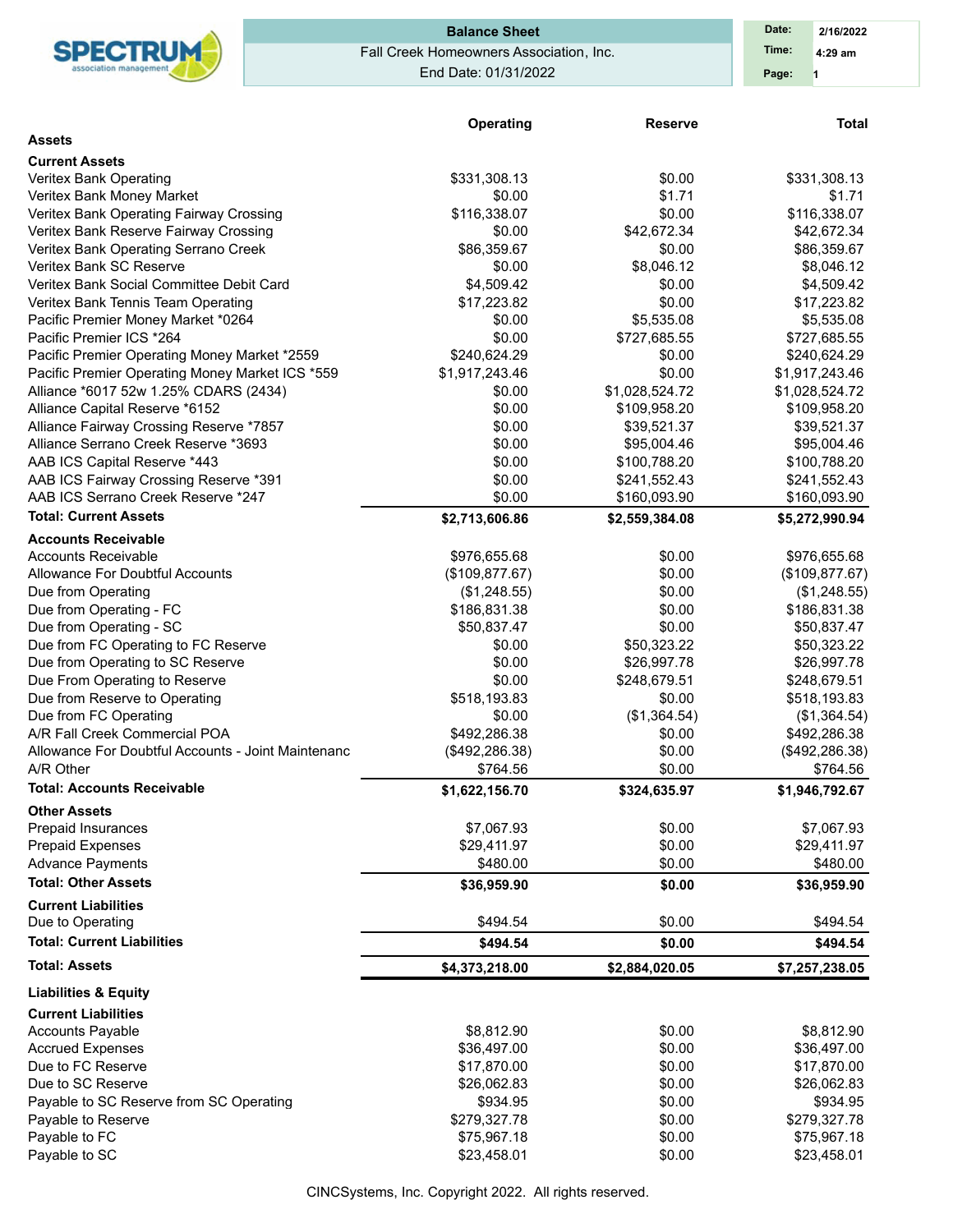| <b>Total: Liabilities &amp; Equity</b>                     | \$4,373,218.00                          | \$2,884,020.05         | \$7,257,238.05             |
|------------------------------------------------------------|-----------------------------------------|------------------------|----------------------------|
| <b>Total Net Income Gain / Loss</b>                        | (\$16,412.62)                           | \$538.49               | (\$15,874.13)              |
| <b>Total: Equity</b>                                       | \$740,427.57                            | \$2,365,287.73         | \$3,105,715.30             |
| Reserve Fund                                               | \$0.00                                  | \$1,989,125.43         | \$1,989,125.43             |
| Serrano Creek Reserve Fund                                 | \$0.00                                  | \$214,054.95           | \$214,054.95               |
| Fairway Crossing Reserve Fund                              | \$0.00                                  | \$162,107.35           | \$162,107.35               |
| Serrano Creek Operating Fund                               | \$70,271.38                             | \$0.00                 | \$70,271.38                |
| Fairway Crossing Operating Fund                            | \$209,821.57                            | \$0.00                 | \$209,821.57               |
| Retained Earnings - Operating Fund                         | \$460,334.62                            | \$0.00                 | \$460,334.62               |
| <b>Equity</b>                                              |                                         |                        |                            |
| <b>Total: Current Liabilities</b>                          | \$3,649,203.05                          | \$518,193.83           | \$4,167,396.88             |
| Fed Income Tax Payable                                     | \$1,172.00                              | \$0.00                 | \$1,172.00                 |
| A/P Spectrum Collections                                   | \$38,030.98                             | \$0.00                 | \$38,030.98                |
| <b>Prepaid Assessments</b>                                 | \$41,283.10                             | \$0.00                 | \$41,283.10                |
| Deposits - ARC                                             | \$64,357.92                             | \$0.00                 | \$64,357.92                |
| <b>Clubhouse Rental Deposits</b>                           | \$1,050.00                              | \$0.00                 | \$1,050.00                 |
| Fall Creek CSO - Enhancement Fee                           | \$100,427.25                            | \$0.00                 | \$100,427.25               |
| Deferred Revenue - Serrano Creek                           | \$62.069.33                             | \$0.00                 | \$62,069.33                |
| Deferred Revenue - Fairway Crossing                        | \$85,983.33                             | \$0.00                 | \$85,983.33                |
| Deferred Revenue                                           | \$2,640,797.50                          | \$0.00                 | \$2,640,797.50             |
| Due to Tennis Committee                                    | \$7,170.93                              | \$0.00                 | \$7,170.93                 |
| Due to Serrano Creek                                       | \$27,379.46                             | \$0.00                 | \$27,379.46                |
| Due to Fairway Crossing                                    | \$110,864.20                            | \$0.00                 | \$110,864.20               |
| Pavable to SC Reserve<br>Payable to Operating from Reserve | (\$313.60)<br>\$0.00                    | \$0.00<br>\$518,193.83 | (\$313.60)<br>\$518,193.83 |
|                                                            | Operating                               | <b>Reserve</b>         | <b>Total</b>               |
|                                                            | End Date: 01/31/2022                    |                        | Page:<br>$\overline{2}$    |
|                                                            |                                         |                        |                            |
| <b>SPECTRUM</b>                                            | Fall Creek Homeowners Association, Inc. |                        | Time:<br>$4:29$ am         |
|                                                            | <b>Balance Sheet</b>                    |                        | Date:<br>2/16/2022         |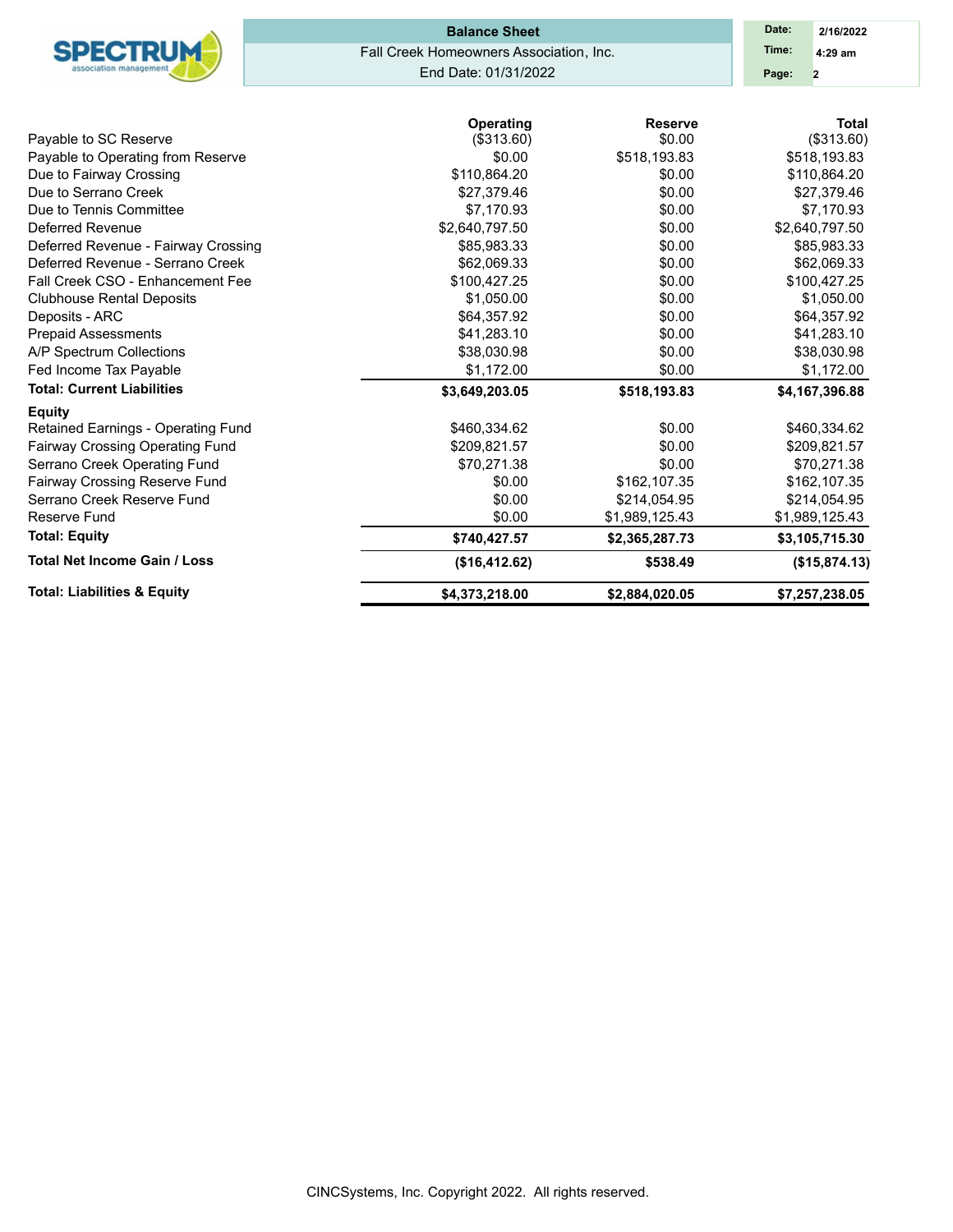

### Fall Creek Homeowners Association, Inc. **Income Statement**

### 01/31/2022

 **1 Time: 4:29 am 2/16/2022 Date: Page:**

|                                        |                          | <b>Current Period</b>    |                          |                          | Year-to-date             |                             | <b>Annual</b>  |  |  |
|----------------------------------------|--------------------------|--------------------------|--------------------------|--------------------------|--------------------------|-----------------------------|----------------|--|--|
| <b>Description</b>                     | <b>Actual</b>            | <b>Budget</b>            | <b>Variance</b>          | <b>Actual</b>            | <b>Budget</b>            | <b>Variance</b>             | <b>Budget</b>  |  |  |
| <b>OPERATING INCOME</b>                |                          |                          |                          |                          |                          |                             |                |  |  |
| Income                                 |                          |                          |                          |                          |                          |                             |                |  |  |
| 4050-00 Interest Income - Operating    | \$26.49                  | \$-                      | \$26.49                  | \$26.49                  | \$-                      | \$26.49                     | \$-            |  |  |
| 4110-00 Maintenance Assessment         | 242,252.50               | 240,072.50               | 2,180.00                 | 242,252.50               | 240,072.50               | 2,180.00                    | 2,880,870.00   |  |  |
| 4111-01 Fairway Crossing Assessment    | 7,816.67                 | 7,816.67                 | $\overline{\phantom{a}}$ | 7,816.67                 | 7,816.67                 | $\mathcal{L}_{\mathcal{A}}$ | 93,800.00      |  |  |
| 4111-02 Serrano Creek Assessment       | 5,642.67                 | 5,642.67                 | $\blacksquare$           | 5,642.67                 | 5,642.67                 | $\overline{\phantom{a}}$    | 67,712.00      |  |  |
| 4117-00 Fall Creek Commercial/Comm     | $\overline{\phantom{a}}$ | 24,583.33                | (24, 583.33)             | $\overline{\phantom{a}}$ | 24,583.33                | (24, 583.33)                | 295,000.00     |  |  |
| Services - Shared                      |                          |                          |                          |                          |                          |                             |                |  |  |
| 4210-00 Late Fee Income                | 1,210.16                 |                          | 1.210.16                 | 1,210.16                 | $\overline{\phantom{a}}$ | 1,210.16                    |                |  |  |
| 4220-00 Fine Income                    | 450.00                   | $\overline{a}$           | 450.00                   | 450.00                   | $\overline{\phantom{a}}$ | 450.00                      |                |  |  |
| 4230-01 Gate Entry Access Income - FC  | 50.00                    |                          | 50.00                    | 50.00                    |                          | 50.00                       |                |  |  |
| 4235-00 Amenity Access Income          | 100.00                   | $\sim$                   | 100.00                   | 100.00                   | $\sim$                   | 100.00                      |                |  |  |
| 4236-00 Clubhouse Rental and Cleaning  | 75.00                    | 833.33                   | (758.33)                 | 75.00                    | 833.33                   | (758.33)                    | 10,000.00      |  |  |
| 4237-00 Clubhouse Rental               | 500.00                   | $\overline{\phantom{a}}$ | 500.00                   | 500.00                   | $\overline{\phantom{a}}$ | 500.00                      |                |  |  |
| 4238-00 Clubhouse Rental - Officer Fee | 320.00                   |                          | 320.00                   | 320.00                   |                          | 320.00                      |                |  |  |
| 4251-00 Allowance for Delinquent       | $\overline{\phantom{a}}$ | 5,225.00                 | (5,225.00)               | $\overline{\phantom{a}}$ | 5,225.00                 | (5,225.00)                  | 62,700.00      |  |  |
| Assessments 5%                         |                          |                          |                          |                          |                          |                             |                |  |  |
| 4265-00 Tennis Income                  | 3.422.93                 | 833.33                   | 2,589.60                 | 3,422.93                 | 833.33                   | 2,589.60                    | 10,000.00      |  |  |
| <b>Total Income</b>                    | \$261,866.42             | \$285,006.83             | (\$23,140.41)            | \$261,866.42             | \$285,006.83             | (\$23,140.41)               | \$3,420,082.00 |  |  |
|                                        | \$261,866.42             | \$285,006.83             |                          | \$261,866.42             | \$285,006.83             | (\$23,140.41)               | \$3,420,082.00 |  |  |
| <b>Total OPERATING INCOME</b>          |                          |                          | (\$23,140.41)            |                          |                          |                             |                |  |  |
| <b>OPERATING EXPENSE</b>               |                          |                          |                          |                          |                          |                             |                |  |  |
| <b>General Maintenance</b>             |                          |                          |                          |                          |                          |                             |                |  |  |
| 5110-00 General Maint./Repairs         | 50,645.29                | 7,083.33                 | (43,561.96)              | 50,645.29                | 7,083.33                 | (43, 561.96)                | 85,000.00      |  |  |
| 5110-01 General Maint./Repairs - FC    |                          | 416.67                   | 416.67                   | $\overline{\phantom{a}}$ | 416.67                   | 416.67                      | 5,000.00       |  |  |
| 5110-02 General Maint./Repairs - SC    | 120.00                   | 333.33                   | 213.33                   | 120.00                   | 333.33                   | 213.33                      | 4,000.00       |  |  |
| 5111-00 Lighting Repair & Maintenance  | 6,703.94                 | 3,333.33                 | (3,370.61)               | 6,703.94                 | 3,333.33                 | (3,370.61)                  | 40,000.00      |  |  |
| 5140-00 Landscape Maintenance          | 83,266.38                | 83,266.38                | $\overline{\phantom{a}}$ | 83,266.38                | 83,266.38                |                             | 999,196.58     |  |  |
| Contract                               |                          |                          |                          |                          |                          |                             |                |  |  |
| 5145-00 Landscape Extras &             | 12,347.41                | 20,833.33                | 8,485.92                 | 12,347.41                | 20,833.33                | 8,485.92                    | 250,000.00     |  |  |
| Improvement                            |                          |                          |                          |                          |                          |                             |                |  |  |
| 5145-01 Landscape Extras &             |                          | 833.33                   | 833.33                   |                          | 833.33                   | 833.33                      | 10,000.00      |  |  |
| Improvement - FC                       |                          |                          |                          |                          |                          |                             |                |  |  |
| 5145-02 Landscape Extras &             |                          | 541.67                   | 541.67                   |                          | 541.67                   | 541.67                      | 6,500.00       |  |  |
| Improvement - SC                       |                          |                          |                          |                          |                          |                             |                |  |  |
| 5150-00 Irrigation Maint/ Repairs      | $\blacksquare$           | 4,583.33                 | 4,583.33                 |                          | 4,583.33                 | 4,583.33                    | 55,000.00      |  |  |
| 5151-00 Irrigation Maint/ Repairs - SC |                          | 416.67                   | 416.67                   | ٠                        | 416.67                   | 416.67                      | 5,000.00       |  |  |
| 5152-00 Irrigation Maint/ Repairs - FC |                          | 416.67                   | 416.67                   | $\blacksquare$           | 416.67                   | 416.67                      | 5,000.00       |  |  |
| 5155-00 Fence Maintenance & Repair     |                          | 4,166.67                 | 4,166.67                 |                          | 4,166.67                 | 4,166.67                    | 50,000.00      |  |  |
| 5156-00 Fence Maintenance/Repair- FC   | $\blacksquare$           | 833.33                   | 833.33                   | ٠                        | 833.33                   | 833.33                      | 10,000.00      |  |  |
| 5157-00 Fence Maintenance/Repairs- SC  |                          | 166.67                   | 166.67                   | $\overline{\phantom{a}}$ | 166.67                   | 166.67                      | 2,000.00       |  |  |
| 5160-00 Cleaning Services              | 2,714.73                 | 2,083.33                 | (631.40)                 | 2,714.73                 | 2,083.33                 | (631.40)                    | 25,000.00      |  |  |
| 5180-00 Pest Control                   |                          | 583.33                   | 583.33                   |                          | 583.33                   | 583.33                      | 7,000.00       |  |  |
| <b>Total General Maintenance</b>       | \$155,797.75             | \$129,891.37             | (\$25,906.38)            | \$155,797.75             | \$129,891.37             | (\$25,906.38)               | \$1,558,696.58 |  |  |
| <b>Utilities</b>                       |                          |                          |                          |                          |                          |                             |                |  |  |
|                                        | 837.95                   | 18,333.33                |                          | 837.95                   | 18,333.33                |                             | 220,000.00     |  |  |
| 5220-00 Water / Sewer                  |                          | 18,333.33                | 17,495.38                |                          |                          | 17,495.38                   |                |  |  |
| 5230-00 Streetlight Electric           | 17,768.45                |                          | 564.88                   | 17,768.45                | 18,333.33                | 564.88                      | 220,000.00     |  |  |
| 5240-00 Telephone                      | 1,414.80                 | 666.67                   | (748.13)                 | 1,414.80                 | 666.67                   | (748.13)                    | 8,000.00       |  |  |
| 5240-01 Telephone - FC                 |                          | 333.33                   | 333.33                   |                          | 333.33                   | 333.33                      | 4,000.00       |  |  |
| 5240-02 Telephone - SC                 |                          | 333.33                   | 333.33                   |                          | 333.33                   | 333.33                      | 4,000.00       |  |  |
| 5250-00 Gas Service                    | 589.60                   | 375.00                   | (214.60)                 | 589.60                   | 375.00                   | (214.60)                    | 4,500.00       |  |  |
| 5260-00 Cable TV                       | 247.24                   | 116.67                   | (130.57)                 | 247.24                   | 116.67                   | (130.57)                    | 1,400.00       |  |  |
| 5270-00 Trash Collection               | 381.11                   | 408.33                   | 27.22                    | 381.11                   | 408.33                   | 27.22                       | 4,900.00       |  |  |
| <b>Total Utilities</b>                 | \$21,239.15              | \$38,899.99              | \$17,660.84              | \$21,239.15              | \$38,899.99              | \$17,660.84                 | \$466,800.00   |  |  |
| Administrative                         |                          |                          |                          |                          |                          |                             |                |  |  |
| 5310-00 General Administrative         | 2,933.38                 | 4,166.67                 | 1,233.29                 | 2,933.38                 | 4,166.67                 | 1,233.29                    | 50,000.00      |  |  |
| 5311-00 Meeting Expense                | 461.46                   | 383.33                   | (78.13)                  | 461.46                   | 383.33                   | (78.13)                     | 4,600.00       |  |  |
| 5325-00 Storage Fees                   | 216.00                   | 250.00                   | 34.00                    | 216.00                   | 250.00                   | 34.00                       | 3,000.00       |  |  |
| 5335-00 Internet/Web Services          | 2,684.04                 | 3,083.33                 | 399.29                   | 2,684.04                 | 3,083.33                 | 399.29                      | 37,000.00      |  |  |
|                                        |                          |                          |                          |                          |                          |                             |                |  |  |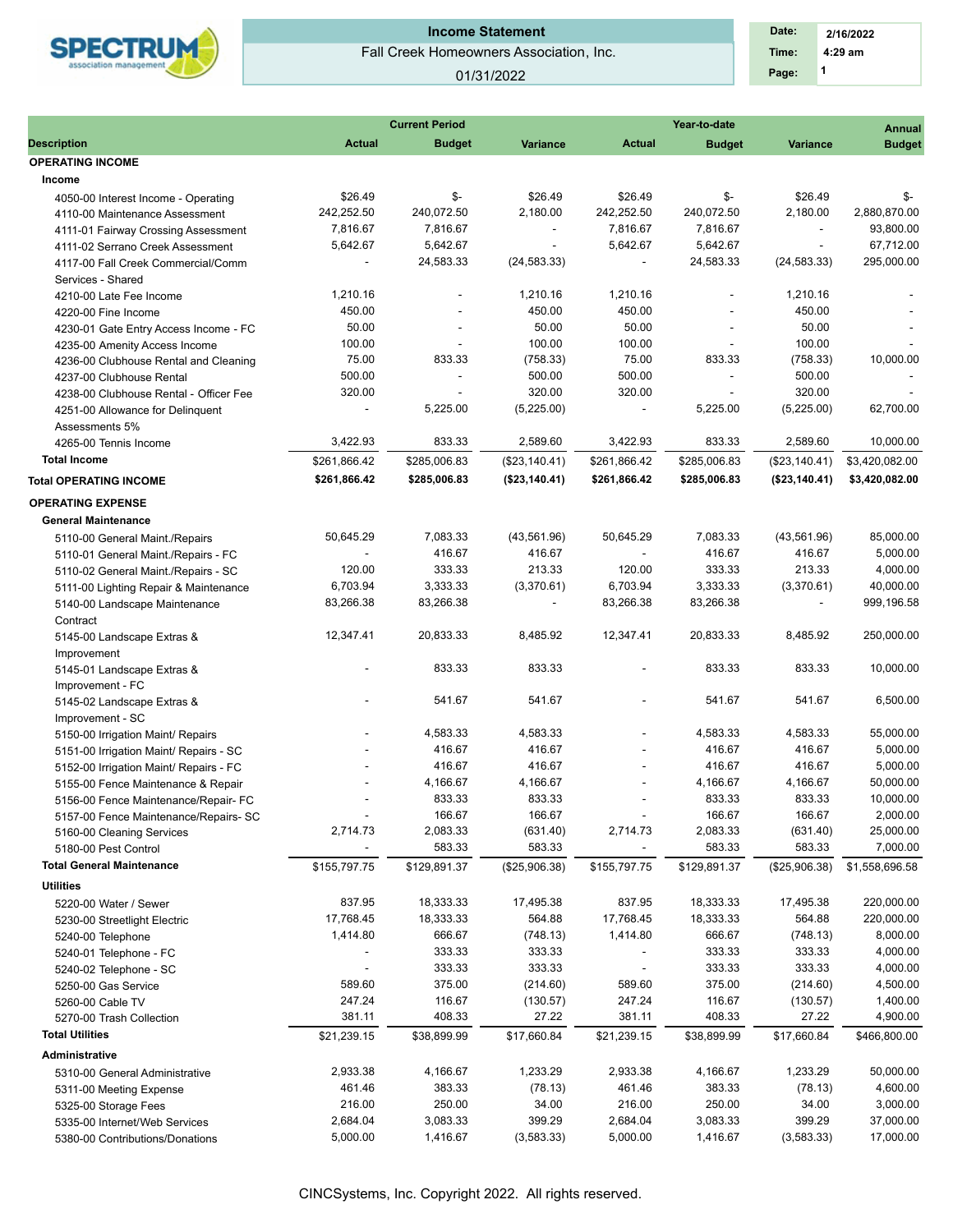

# **Income Statement**

Fall Creek Homeowners Association, Inc.

### 01/31/2022

 **2 Time: 4:29 am 2/16/2022 Date: Page:**

|                                                          | <b>Current Period</b><br>Year-to-date |                          |               |               |                |                 |               |  |  |
|----------------------------------------------------------|---------------------------------------|--------------------------|---------------|---------------|----------------|-----------------|---------------|--|--|
| <b>Description</b>                                       | <b>Actual</b>                         | <b>Budget</b>            | Variance      | <b>Actual</b> | <b>Budget</b>  | <b>Variance</b> | <b>Budget</b> |  |  |
| <b>Total Administrative</b>                              | \$11,294.88                           | \$9,300.00               | (\$1,994.88)  | \$11,294.88   | \$9,300.00     | (\$1,994.88)    | \$111,600.00  |  |  |
| <b>Professional Services</b>                             |                                       |                          |               |               |                |                 |               |  |  |
| 5410-00 Management Fee                                   | \$10,349.43                           | \$14,416.67              | \$4,067.24    | \$10,349.43   | \$14,416.67    | \$4,067.24      | \$173,000.00  |  |  |
| 5420-00 Audit                                            |                                       | 625.00                   | 625.00        |               | 625.00         | 625.00          | 7,500.00      |  |  |
| 5425-00 Tax Preparation                                  |                                       | 41.67                    | 41.67         |               | 41.67          | 41.67           | 500.00        |  |  |
| 5430-00 Legal                                            | 330.00                                | 4,166.67                 | 3,836.67      | 330.00        | 4,166.67       | 3,836.67        | 50,000.00     |  |  |
| 5450-00 Pool/Rec. Ctr. Administration                    | 2,095.00                              | 2,125.00                 | 30.00         | 2,095.00      | 2,125.00       | 30.00           | 25,500.00     |  |  |
| <b>Total Professional Services</b>                       | \$12,774.43                           | \$21,375.01              | \$8,600.58    | \$12,774.43   | \$21,375.01    | \$8,600.58      | \$256,500.00  |  |  |
| <b>Insurance &amp; Taxes</b>                             |                                       |                          |               |               |                |                 |               |  |  |
|                                                          | 7,067.91                              | 7,750.00                 | 682.09        | 7,067.91      | 7,750.00       | 682.09          | 93,000.00     |  |  |
| 5540-00 Insurance Expense                                |                                       | 416.67                   | 416.67        |               | 416.67         | 416.67          | 5,000.00      |  |  |
| 5550-00 Taxes                                            |                                       |                          |               |               |                |                 |               |  |  |
| <b>Total Insurance &amp; Taxes</b>                       | \$7,067.91                            | \$8,166.67               | \$1,098.76    | \$7,067.91    | \$8,166.67     | \$1,098.76      | \$98,000.00   |  |  |
| <b>Lake Maintenance</b>                                  |                                       |                          |               |               |                |                 |               |  |  |
| 5620-00 Lake Maintenance                                 | 1,879.93                              | 2,041.67                 | 161.74        | 1,879.93      | 2,041.67       | 161.74          | 24,500.00     |  |  |
| 5620-01 Lake Maintenance - FC                            | 1,372.53                              | 1,291.67                 | (80.86)       | 1,372.53      | 1,291.67       | (80.86)         | 15,500.00     |  |  |
| 5620-02 Lake Maintenance - SC                            | 915.02                                | 1,291.67                 | 376.65        | 915.02        | 1,291.67       | 376.65          | 15,500.00     |  |  |
| <b>Total Lake Maintenance</b>                            | \$4,167.48                            | \$4,625.01               | \$457.53      | \$4,167.48    | \$4,625.01     | \$457.53        | \$55,500.00   |  |  |
| <b>Security Expense</b>                                  |                                       |                          |               |               |                |                 |               |  |  |
| 5750-00 Patrol Services                                  | 37,498.00                             | 43,380.75                | 5,882.75      | 37,498.00     | 43,380.75      | 5,882.75        | 520,569.00    |  |  |
| 5760-00 Alarm Monitoring                                 |                                       | 45.83                    | 45.83         |               | 45.83          | 45.83           | 550.00        |  |  |
| 5770-00 False Alarms                                     | 375.00                                | 125.00                   | (250.00)      | 375.00        | 125.00         | (250.00)        | 1,500.00      |  |  |
| <b>Total Security Expense</b>                            | \$37,873.00                           | \$43,551.58              | \$5.678.58    | \$37,873.00   | \$43,551.58    | \$5,678.58      | \$522,619.00  |  |  |
| <b>Committees</b>                                        |                                       |                          |               |               |                |                 |               |  |  |
| 5810-00 Community Events                                 | 294.96                                | 4,166.67                 | 3,871.71      | 294.96        | 4,166.67       | 3,871.71        | 50,000.00     |  |  |
| 5815-00 Tennis Coach Payments                            | 270.00                                | 833.33                   | 563.33        | 270.00        | 833.33         | 563.33          | 10,000.00     |  |  |
| 5820-00 YOM & Christmas Decorations                      |                                       | 4,666.67                 | 4,666.67      |               | 4,666.67       | 4,666.67        | 56,000.00     |  |  |
| 5830-00 Parks and Trails Committee                       | 21,242.76                             | $\overline{\phantom{a}}$ | (21, 242.76)  | 21,242.76     | $\blacksquare$ | (21, 242.76)    |               |  |  |
| 5845-00 Crime Watch Committee                            |                                       | 833.33                   | 833.33        |               | 833.33         | 833.33          | 10,000.00     |  |  |
|                                                          |                                       | 833.33                   | 833.33        |               | 833.33         | 833.33          | 10,000.00     |  |  |
| 5855-00 Marketing Committee<br>5865-00 Welcome Committee |                                       | 104.17                   | 104.17        |               | 104.17         | 104.17          | 1,250.00      |  |  |
| <b>Total Committees</b>                                  |                                       |                          |               |               |                |                 |               |  |  |
|                                                          | \$21,807.72                           | \$11,437.50              | (\$10,370.22) | \$21,807.72   | \$11,437.50    | (\$10,370.22)   | \$137,250.00  |  |  |
| <b>Entry Maintenance</b>                                 |                                       |                          |               |               |                |                 |               |  |  |
| 6010-01 Entry Gate Maintenance - FC                      | 297.69                                | 1,333.33                 | 1,035.64      | 297.69        | 1,333.33       | 1,035.64        | 16,000.00     |  |  |
| 6010-02 Entry Gate Maintenance - SC                      | 297.69                                | 833.33                   | 535.64        | 297.69        | 833.33         | 535.64          | 10,000.00     |  |  |
| 6020-00 Street Cleaning- FC                              |                                       | 125.00                   | 125.00        |               | 125.00         | 125.00          | 1,500.00      |  |  |
| 6030-00 Street Cleaning- SC                              |                                       | 100.00                   | 100.00        |               | 100.00         | 100.00          | 1,200.00      |  |  |
| 6050-01 Private Street Maintenance - FC                  |                                       | 100.00                   | 100.00        |               | 100.00         | 100.00          | 1,200.00      |  |  |
| 6050-02 Private Street Maintenance - SC                  |                                       | 83.33                    | 83.33         |               | 83.33          | 83.33           | 1,000.00      |  |  |
| <b>Total Entry Maintenance</b>                           | \$595.38                              | \$2,574.99               | \$1,979.61    | \$595.38      | \$2,574.99     | \$1,979.61      | \$30,900.00   |  |  |
| Pool                                                     |                                       |                          |               |               |                |                 |               |  |  |
| 6125-00 Pool Maint/ Repair                               |                                       | 4,166.67                 | 4,166.67      |               | 4,166.67       | 4,166.67        | 50,000.00     |  |  |
| 6135-00 Pool Management                                  | 2,814.50                              | 14,166.67                | 11,352.17     | 2,814.50      | 14,166.67      | 11,352.17       | 170,000.00    |  |  |
| <b>Total Pool</b>                                        | \$2,814.50                            | \$18,333.34              | \$15,518.84   | \$2,814.50    | \$18,333.34    | \$15,518.84     | \$220,000.00  |  |  |
| <b>Amenity Center</b>                                    |                                       |                          |               |               |                |                 |               |  |  |
| 6220-00 Electrical Repairs - Amenity                     |                                       | 83.33                    | 83.33         |               | 83.33          | 83.33           | 1,000.00      |  |  |
| Center                                                   |                                       |                          |               |               |                |                 |               |  |  |
| 6225-00 Amenity Access Repairs                           | $\overline{\phantom{a}}$              | 83.33                    | 83.33         |               | 83.33          | 83.33           | 1,000.00      |  |  |
| 6230-00 Clubhouse Supplies                               | 626.81                                | 833.33                   | 206.52        | 626.81        | 833.33         | 206.52          | 10,000.00     |  |  |
| 6235-00 Fitness Center Expense                           | 845.26                                | 1,666.67                 | 821.41        | 845.26        | 1,666.67       | 821.41          | 20,000.00     |  |  |
| 6241-00 Key Fob Expense- FC                              | $\blacksquare$                        | 83.33                    | 83.33         |               | 83.33          | 83.33           | 1,000.00      |  |  |
| 6242-00 Key Fob Expense- SC                              |                                       | 1,000.00                 | 1,000.00      |               | 1,000.00       | 1,000.00        | 12,000.00     |  |  |
| 6250-00 Playground Repair &                              |                                       | 833.33                   | 833.33        |               | 833.33         | 833.33          | 10,000.00     |  |  |
| Maintenance                                              |                                       |                          |               |               |                |                 |               |  |  |
| 6255-00 Tennis Court Repair &                            | 1,374.77                              | 1,250.00                 | (124.77)      | 1,374.77      | 1,250.00       | (124.77)        | 15,000.00     |  |  |
| Maintenance                                              |                                       |                          |               |               |                |                 |               |  |  |
| <b>Total Amenity Center</b>                              | \$2,846.84                            | \$5,833.32               | \$2,986.48    | \$2,846.84    | \$5,833.32     | \$2,986.48      | \$70,000.00   |  |  |
| <b>Other Expense</b>                                     |                                       |                          |               |               |                |                 |               |  |  |
|                                                          |                                       |                          |               |               |                |                 |               |  |  |
| 6300-00 Transfer to Reserve                              |                                       | 18,250.00                | 18,250.00     |               | 18,250.00      | 18,250.00       | 219,000.00    |  |  |
|                                                          |                                       |                          |               |               |                |                 |               |  |  |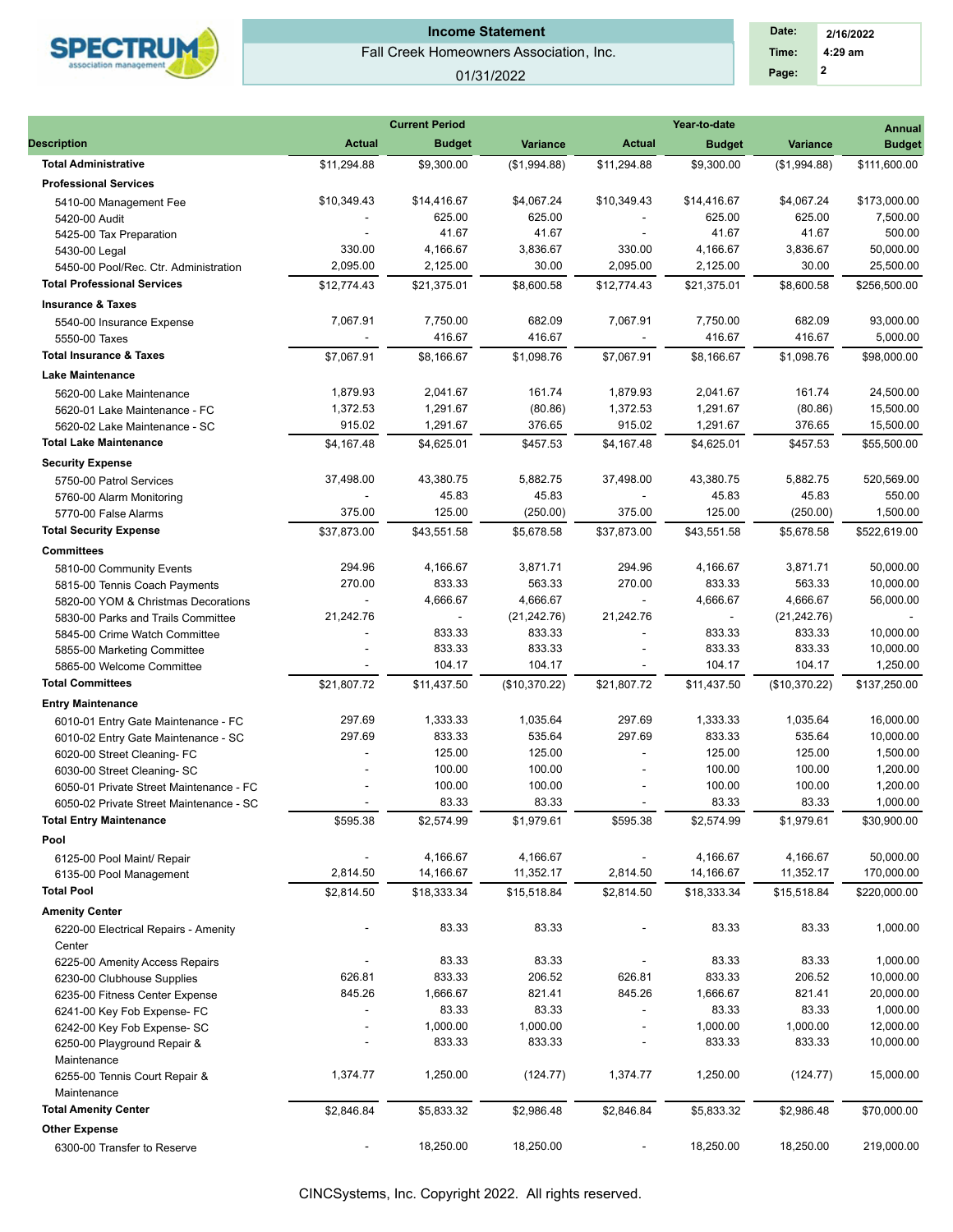|                        |                                         | <b>Current Period</b> |       | Year-to-date |  | <b>Annual</b> |
|------------------------|-----------------------------------------|-----------------------|-------|--------------|--|---------------|
|                        |                                         |                       |       |              |  |               |
| association management |                                         |                       | Page: |              |  |               |
|                        | Fall Creek Homeowners Association, Inc. |                       | Time: | 4:29 am      |  |               |
|                        |                                         |                       | Date: | 2/16/2022    |  |               |

|                                  |                          |                |                 |               |                |                 | --------       |
|----------------------------------|--------------------------|----------------|-----------------|---------------|----------------|-----------------|----------------|
| <b>Description</b>               | <b>Actual</b>            | <b>Budget</b>  | <b>Variance</b> | <b>Actual</b> | <b>Budget</b>  | <b>Variance</b> | <b>Budget</b>  |
| 6300-01 Transfer to Reserve - FC | \$-                      | \$1.416.67     | \$1,416.67      | \$-           | \$1,416.67     | \$1.416.67      | \$17,000.00    |
| 6300-02 Transfer to Reserve - SC | $\overline{\phantom{a}}$ | 1.442.67       | 1.442.67        |               | <b>.442.67</b> | 1.442.67        | 17,312.00      |
| <b>Total Other Expense</b>       | \$-                      | \$21,109.34    | \$21.109.34     | \$-           | \$21.109.34    | \$21.109.34     | \$253,312.00   |
| Total OPERATING EXPENSE          | \$278.279.04             | \$315,098.12   | \$36,819.08     | \$278,279.04  | \$315.098.12   | \$36,819.08     | \$3.781.177.58 |
| Net Income:                      | (\$16,412.62)            | ( \$30,091.29) | \$13.678.67     | (\$16,412.62) | ( \$30,091.29) | \$13,678.67     | (\$361,095.58) |
|                                  |                          |                |                 |               |                |                 |                |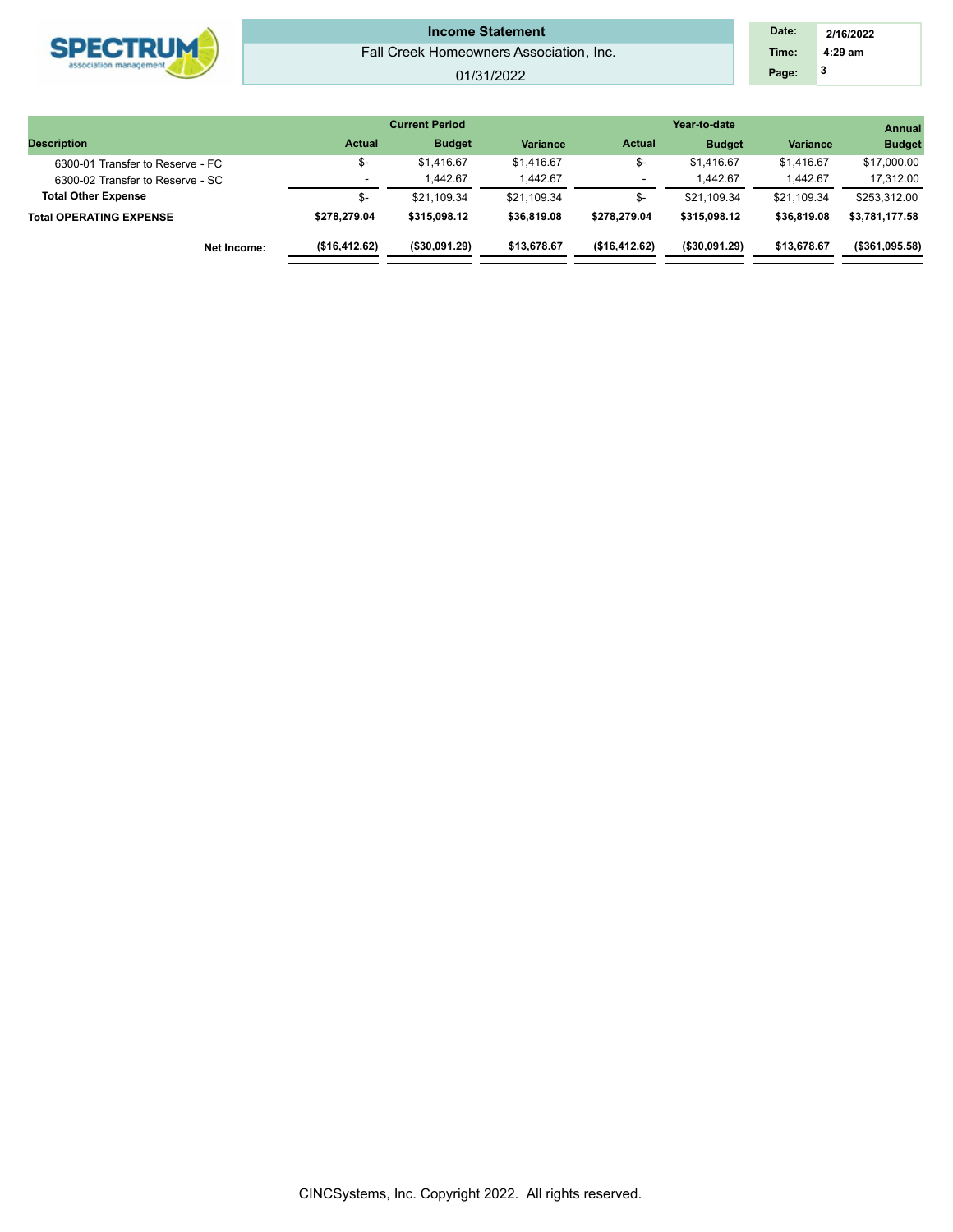

Fall Creek Homeowners Association, Inc. **Income Statement** 

### 01/31/2022

 **4 Time: 4:29 am 2/16/2022 Date: Page:**

|                                      |               | <b>Current Period</b> |                 | Year-to-date  | Annual        |                 |               |  |
|--------------------------------------|---------------|-----------------------|-----------------|---------------|---------------|-----------------|---------------|--|
| <b>Description</b>                   | <b>Actual</b> | <b>Budget</b>         | <b>Variance</b> | <b>Actual</b> | <b>Budget</b> | <b>Variance</b> | <b>Budget</b> |  |
| <b>RESERVE INCOME</b>                |               |                       |                 |               |               |                 |               |  |
| Income                               |               |                       |                 |               |               |                 |               |  |
| 4050-90 Interest Income - Reserve FC | \$6.99        | \$-                   | \$6.99          | \$6.99        | \$-           | \$6.99          | \$-           |  |
| 4050-95 Interest Income - Reserve SC | 12.78         |                       | 12.78           | 12.78         |               | 12.78           |               |  |
| 4050-99 Interest Income - Reserve    | 518.72        |                       | 518.72          | 518.72        |               | 518.72          |               |  |
| <b>Total Income</b>                  | \$538.49      | \$-                   | \$538.49        | \$538.49      | \$-           | \$538.49        | \$-           |  |
| <b>Total RESERVE INCOME</b>          | \$538.49      | \$-                   | \$538.49        | \$538.49      | \$-           | \$538.49        | \$-           |  |
| <b>Net Reserve:</b>                  | \$538.49      | \$0.00                | \$538.49        | \$538.49      | \$0.00        | \$538.49        | \$0.00        |  |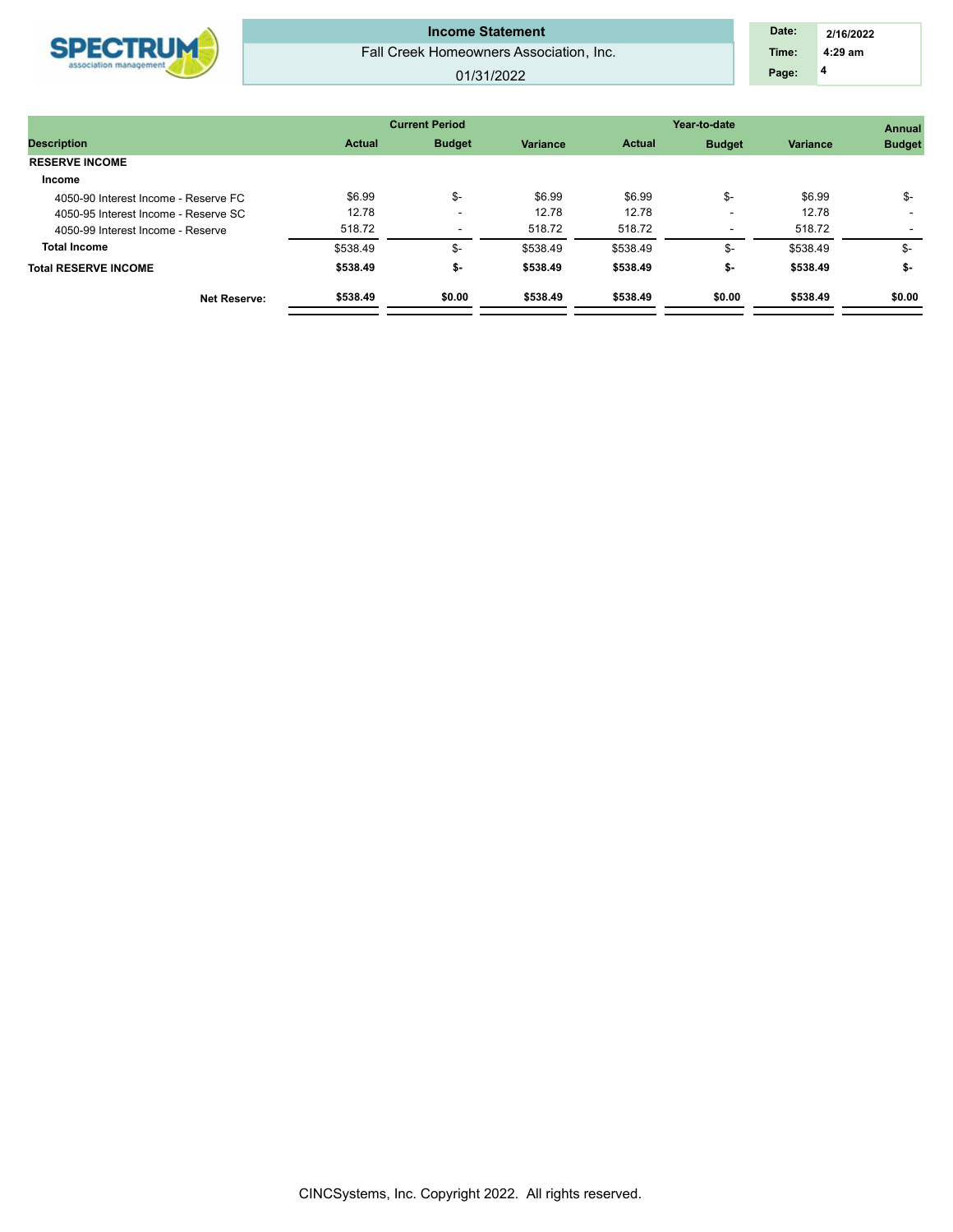

| Income Statement Summary - Operating    | Date: | 2/16/2022 |
|-----------------------------------------|-------|-----------|
| Fall Creek Homeowners Association, Inc. | Time: | $4:29$ am |
| Fiscal Period: January 2022             | Page: |           |

| <b>Account</b>                                            | January    | February      | <b>March</b>   | <b>April</b> | May    | June           | July           | <b>August</b> | September | October | November | <b>December</b> | <b>Total</b> |
|-----------------------------------------------------------|------------|---------------|----------------|--------------|--------|----------------|----------------|---------------|-----------|---------|----------|-----------------|--------------|
| <b>OPERATING INCOME</b>                                   |            |               |                |              |        |                |                |               |           |         |          |                 |              |
| Income                                                    |            |               |                |              |        |                |                |               |           |         |          |                 |              |
| 4050-00 Interest Income -                                 | \$26.49    | $\frac{2}{3}$ | \$-            | \$-          | \$-    | \$-            | \$-            | \$-           | \$-       | \$-     | \$-      | \$-             | \$26.49      |
| Operating                                                 |            |               |                |              |        |                |                |               |           |         |          |                 |              |
| 4110-00 Maintenance                                       | 242,252.50 |               |                |              |        |                |                |               |           |         |          |                 | 242,252.50   |
| Assessment                                                |            |               |                |              |        |                |                |               |           |         |          |                 |              |
| 4111-01 Fairway Crossing                                  | 7,816.67   |               |                |              |        |                |                |               |           |         |          |                 | 7,816.67     |
| Assessment                                                |            |               |                |              |        |                |                |               |           |         |          |                 |              |
| 4111-02 Serrano Creek                                     | 5,642.67   |               |                |              |        |                |                |               |           |         |          |                 | 5,642.67     |
| Assessment                                                |            |               |                |              |        |                |                |               |           |         |          |                 |              |
| 4210-00 Late Fee Income                                   | 1,210.16   |               |                |              |        |                |                |               |           |         |          |                 | 1,210.16     |
| 4220-00 Fine Income                                       | 450.00     |               |                |              |        |                |                |               |           |         |          |                 | 450.00       |
| 4230-01 Gate Entry Access                                 | 50.00      |               |                |              |        |                |                |               |           |         |          |                 | 50.00        |
|                                                           |            |               |                |              |        |                |                |               |           |         |          |                 |              |
| Income - FC                                               | 100.00     |               |                |              |        |                |                |               |           |         |          |                 | 100.00       |
| 4235-00 Amenity Access                                    |            |               |                |              |        |                |                |               |           |         |          |                 |              |
| Income                                                    |            |               |                |              |        |                |                |               |           |         |          |                 |              |
| 4236-00 Clubhouse Rental                                  | 75.00      |               |                |              |        |                |                |               |           |         |          |                 | 75.00        |
| and Cleaning                                              |            |               |                |              |        |                |                |               |           |         |          |                 |              |
| 4237-00 Clubhouse Rental                                  | 500.00     |               |                |              |        |                |                |               |           |         |          |                 | 500.00       |
| 4238-00 Clubhouse Rental -                                | 320.00     |               |                |              |        |                |                |               |           |         |          |                 | 320.00       |
| Officer Fee                                               |            |               |                |              |        |                |                |               |           |         |          |                 |              |
| 4265-00 Tennis Income                                     | 3,422.93   |               |                |              |        |                |                |               |           |         |          |                 | 3,422.93     |
| <b>Total Income</b>                                       | 261,866.42 |               |                |              |        | ٠              |                |               |           |         |          |                 | 261,866.42   |
| <b>Total OPERATING INCOME</b><br><b>OPERATING EXPENSE</b> | 261,866.42 | $\sim$        | $\blacksquare$ |              | $\sim$ | $\overline{a}$ | $\overline{a}$ |               | ÷.        |         | ä,       |                 | 261,866.42   |
| <b>General Maintenance</b>                                |            |               |                |              |        |                |                |               |           |         |          |                 |              |
| 5110-00 General                                           | 50,645.29  |               |                |              |        |                |                |               |           |         |          |                 | 50,645.29    |
| Maint./Repairs                                            |            |               |                |              |        |                |                |               |           |         |          |                 |              |
| 5110-02 General                                           | 120.00     |               |                |              |        |                |                |               |           |         |          |                 | 120.00       |
| Maint./Repairs - SC                                       |            |               |                |              |        |                |                |               |           |         |          |                 |              |
| 5111-00 Lighting Repair &                                 | 6,703.94   |               |                |              |        |                |                |               |           |         |          |                 | 6,703.94     |
| Maintenance                                               |            |               |                |              |        |                |                |               |           |         |          |                 |              |
| 5140-00 Landscape                                         | 83,266.38  |               |                |              |        |                |                |               |           |         |          |                 | 83,266.38    |
| Maintenance Contract                                      |            |               |                |              |        |                |                |               |           |         |          |                 |              |
| 5145-00 Landscape Extras &                                | 12,347.41  |               |                |              |        |                |                |               |           |         |          |                 | 12,347.41    |
| Improvement                                               |            |               |                |              |        |                |                |               |           |         |          |                 |              |
| 5160-00 Cleaning Services                                 | 2,714.73   |               |                |              |        | $\overline{a}$ |                |               |           |         |          |                 | 2,714.73     |
| <b>Total General</b>                                      | 155,797.75 |               |                |              |        |                |                |               |           |         |          |                 | 155,797.75   |
| Maintenance                                               |            |               |                |              |        |                |                |               |           |         |          |                 |              |
| <b>Utilities</b>                                          |            |               |                |              |        |                |                |               |           |         |          |                 |              |
| 5220-00 Water / Sewer                                     | 837.95     |               |                |              |        |                |                |               |           |         |          |                 | 837.95       |
|                                                           | 17,768.45  |               |                |              |        |                |                |               |           |         |          |                 | 17,768.45    |
| 5230-00 Streetlight Electric                              | 1,414.80   |               |                |              |        |                |                |               |           |         |          |                 | 1,414.80     |
| 5240-00 Telephone                                         | 589.60     |               |                |              |        |                |                |               |           |         |          |                 | 589.60       |
| 5250-00 Gas Service                                       |            |               |                |              |        |                |                |               |           |         |          |                 | 247.24       |
| 5260-00 Cable TV                                          | 247.24     |               |                |              |        |                |                |               |           |         |          |                 |              |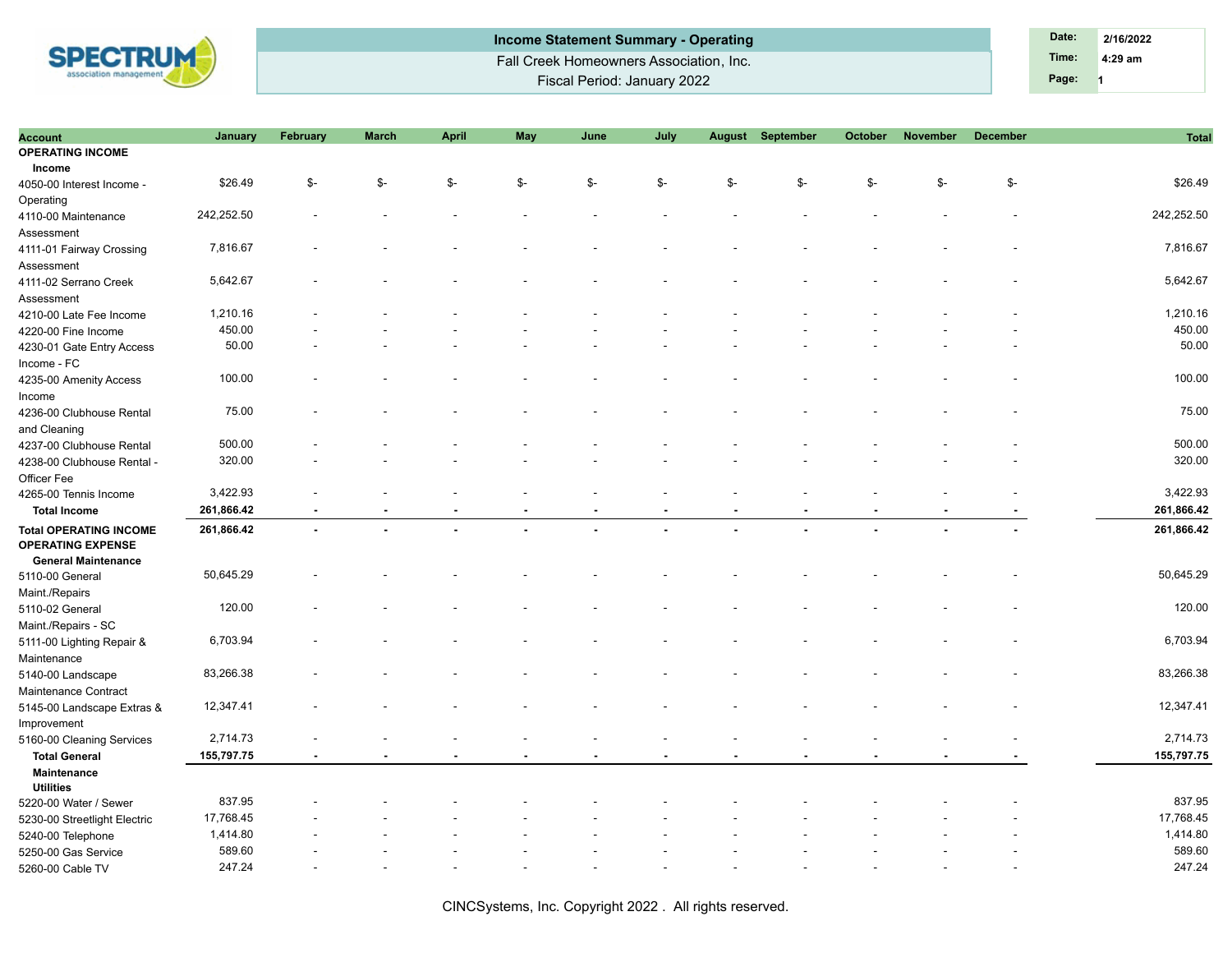

| Income Statement Summary - Operating    | Date: | 2/16/2022 |  |
|-----------------------------------------|-------|-----------|--|
| Fall Creek Homeowners Association, Inc. | Time: | $4:29$ am |  |
| Fiscal Period: January 2022             | Page: |           |  |

| Account                                            | January   | <b>February</b>          | <b>March</b>             | <b>April</b>    | May            | June                     | July           | August | September | October | <b>November</b> | <b>December</b> | <b>Total</b> |
|----------------------------------------------------|-----------|--------------------------|--------------------------|-----------------|----------------|--------------------------|----------------|--------|-----------|---------|-----------------|-----------------|--------------|
| 5270-00 Trash Collection                           | \$381.11  | \$-                      | \$-                      | $\mathcal{S}$ - | \$-            | \$-                      | \$-            | \$-    | \$-       | \$-     | \$-             | \$-             | \$381.11     |
| <b>Total Utilities</b>                             | 21,239.15 |                          |                          |                 |                | $\overline{\phantom{a}}$ |                |        |           |         |                 |                 | 21,239.15    |
| Administrative                                     |           |                          |                          |                 |                |                          |                |        |           |         |                 |                 |              |
| 5310-00 General                                    | 2,933.38  |                          |                          |                 |                |                          |                |        |           |         |                 |                 | 2,933.38     |
| Administrative                                     |           |                          |                          |                 |                |                          |                |        |           |         |                 |                 |              |
| 5311-00 Meeting Expense                            | 461.46    |                          |                          |                 |                |                          |                |        |           |         |                 |                 | 461.46       |
| 5325-00 Storage Fees                               | 216.00    |                          |                          |                 |                |                          |                |        |           |         |                 |                 | 216.00       |
| 5335-00 Internet/Web                               | 2,684.04  |                          |                          |                 |                |                          |                |        |           |         |                 |                 | 2,684.04     |
| Services                                           |           |                          |                          |                 |                |                          |                |        |           |         |                 |                 |              |
| 5380-00                                            | 5,000.00  |                          |                          |                 |                |                          |                |        |           |         |                 |                 | 5,000.00     |
| Contributions/Donations                            |           |                          |                          |                 |                |                          |                |        |           |         |                 |                 |              |
| <b>Total Administrative</b>                        | 11,294.88 |                          |                          |                 |                |                          |                |        |           |         |                 |                 | 11,294.88    |
| <b>Professional Services</b>                       |           |                          |                          |                 |                |                          |                |        |           |         |                 |                 |              |
| 5410-00 Management Fee                             | 10,349.43 |                          |                          |                 |                |                          |                |        |           |         |                 |                 | 10,349.43    |
| 5430-00 Legal                                      | 330.00    |                          |                          |                 |                |                          |                |        |           |         |                 |                 | 330.00       |
| 5450-00 Pool/Rec. Ctr.                             | 2,095.00  |                          |                          |                 |                |                          |                |        |           |         |                 |                 | 2,095.00     |
| Administration                                     |           |                          |                          |                 |                |                          |                |        |           |         |                 |                 |              |
| <b>Total Professional</b>                          | 12,774.43 |                          |                          |                 |                |                          |                |        |           |         |                 |                 | 12,774.43    |
| <b>Services</b>                                    |           |                          |                          |                 |                |                          |                |        |           |         |                 |                 |              |
| <b>Insurance &amp; Taxes</b>                       |           |                          |                          |                 |                |                          |                |        |           |         |                 |                 |              |
| 5540-00 Insurance Expense                          | 7,067.91  |                          |                          |                 |                |                          |                |        |           |         |                 |                 | 7,067.91     |
| <b>Total Insurance &amp; Taxes</b>                 | 7,067.91  | $\overline{\phantom{a}}$ |                          |                 |                |                          |                |        |           |         |                 |                 | 7,067.91     |
| <b>Lake Maintenance</b>                            |           |                          |                          |                 |                |                          |                |        |           |         |                 |                 |              |
| 5620-00 Lake Maintenance                           | 1,879.93  |                          |                          |                 |                |                          |                |        |           |         |                 |                 | 1,879.93     |
| 5620-01 Lake Maintenance -                         | 1,372.53  |                          |                          |                 |                |                          |                |        |           |         |                 |                 | 1,372.53     |
| FC                                                 |           |                          |                          |                 |                |                          |                |        |           |         |                 |                 |              |
| 5620-02 Lake Maintenance -                         | 915.02    |                          |                          |                 |                |                          |                |        |           |         |                 |                 | 915.02       |
| SC                                                 |           |                          |                          |                 |                |                          |                |        |           |         |                 |                 |              |
| <b>Total Lake Maintenance</b>                      | 4,167.48  | $\sim$                   | $\overline{\phantom{a}}$ | $\blacksquare$  | $\blacksquare$ | $\overline{\phantom{a}}$ | $\blacksquare$ |        |           | ٠       |                 |                 | 4,167.48     |
|                                                    |           |                          |                          |                 |                |                          |                |        |           |         |                 |                 |              |
| <b>Security Expense</b><br>5750-00 Patrol Services | 37,498.00 |                          |                          |                 |                |                          |                |        |           |         |                 |                 | 37,498.00    |
| 5770-00 False Alarms                               | 375.00    |                          |                          |                 |                |                          |                |        |           |         |                 |                 | 375.00       |
|                                                    | 37,873.00 |                          |                          |                 |                |                          |                |        |           |         |                 |                 | 37,873.00    |
| <b>Total Security Expense</b>                      |           |                          |                          |                 |                |                          |                |        |           |         |                 |                 |              |
| <b>Committees</b>                                  |           |                          |                          |                 |                |                          |                |        |           |         |                 |                 | 294.96       |
| 5810-00 Community Events                           | 294.96    |                          |                          |                 |                |                          |                |        |           |         |                 |                 |              |
| 5815-00 Tennis Coach                               | 270.00    |                          |                          |                 |                |                          |                |        |           |         |                 |                 | 270.00       |
| Payments                                           |           |                          |                          |                 |                |                          |                |        |           |         |                 |                 |              |
| 5830-00 Parks and Trails                           | 21,242.76 |                          |                          |                 |                |                          |                |        |           |         |                 |                 | 21,242.76    |
| Committee                                          |           |                          |                          |                 |                |                          |                |        |           |         |                 |                 |              |
| <b>Total Committees</b>                            | 21,807.72 | $\overline{\phantom{a}}$ |                          |                 |                |                          |                |        |           |         |                 |                 | 21,807.72    |
| <b>Entry Maintenance</b>                           |           |                          |                          |                 |                |                          |                |        |           |         |                 |                 |              |
| 6010-01 Entry Gate                                 | 297.69    |                          |                          |                 |                |                          |                |        |           |         |                 |                 | 297.69       |
| Maintenance - FC                                   |           |                          |                          |                 |                |                          |                |        |           |         |                 |                 |              |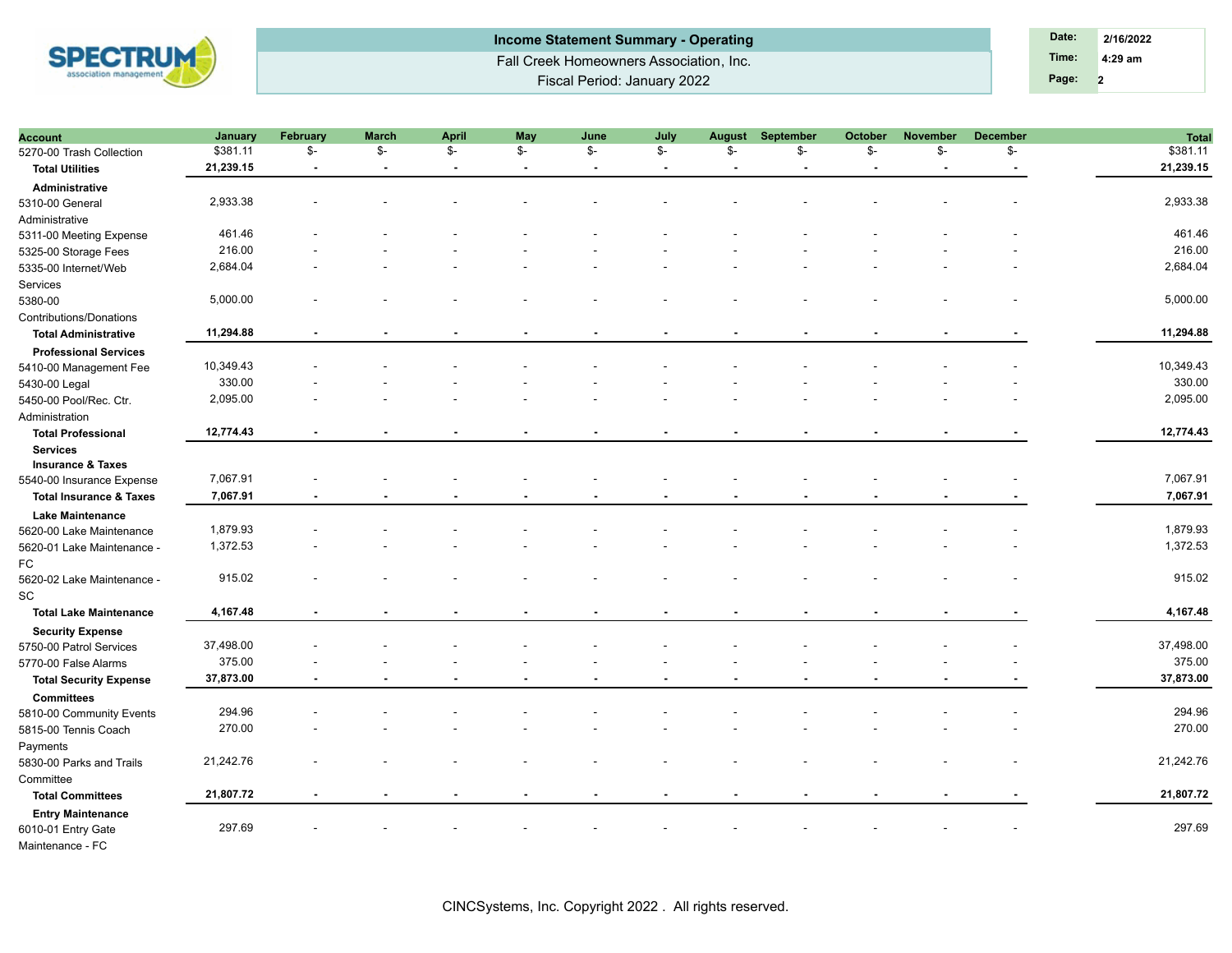| <b>SPECTRUM</b><br>association management | <b>Income Statement Summary - Operating</b> | Date: | 2/16/2022 |  |
|-------------------------------------------|---------------------------------------------|-------|-----------|--|
|                                           | Fall Creek Homeowners Association, Inc.     | Time: | $4:29$ am |  |
|                                           | <b>Fiscal Period: January 2022</b>          | Page: |           |  |

| Account                        | January      | February                 | <b>March</b>             | <b>April</b> | <b>May</b>               | June                     | July                     | <b>August</b>            | September                | October                  | November                 | <b>December</b>          | <b>Total</b> |
|--------------------------------|--------------|--------------------------|--------------------------|--------------|--------------------------|--------------------------|--------------------------|--------------------------|--------------------------|--------------------------|--------------------------|--------------------------|--------------|
| 6010-02 Entry Gate             | \$297.69     | \$-                      | \$-                      | \$-          | \$-                      | \$-                      | \$-                      | \$-                      | \$-                      | \$-                      | S-                       | \$-                      | \$297.69     |
| Maintenance - SC               |              |                          |                          |              |                          |                          |                          |                          |                          |                          |                          |                          |              |
| <b>Total Entry Maintenance</b> | 595.38       | $\sim$                   | $\blacksquare$           |              |                          | $\blacksquare$           | $\sim$                   | $\sim$                   | $\sim$                   | $\sim$                   | $\sim$                   | $\sim$                   | 595.38       |
| Pool                           |              |                          |                          |              |                          |                          |                          |                          |                          |                          |                          |                          |              |
| 6135-00 Pool Management        | 2,814.50     | $\overline{\phantom{a}}$ |                          |              |                          |                          | $\overline{\phantom{a}}$ | $\overline{\phantom{a}}$ |                          |                          |                          |                          | 2,814.50     |
| <b>Total Pool</b>              | 2,814.50     | $\sim$                   | $\overline{\phantom{a}}$ | $\sim$       | $\blacksquare$           | $\sim$                   | $\sim$                   | . .                      | $\sim$                   | . .                      |                          |                          | 2,814.50     |
| <b>Amenity Center</b>          |              |                          |                          |              |                          |                          |                          |                          |                          |                          |                          |                          |              |
| 6230-00 Clubhouse Supplies     | 626.81       | $\overline{\phantom{a}}$ |                          |              | $\overline{\phantom{a}}$ | $\overline{\phantom{0}}$ | $\overline{\phantom{0}}$ | $\overline{\phantom{a}}$ | $\overline{\phantom{0}}$ | $\overline{\phantom{a}}$ | $\overline{\phantom{a}}$ | $\overline{\phantom{0}}$ | 626.81       |
| 6235-00 Fitness Center         | 845.26       | $\overline{\phantom{a}}$ |                          |              |                          |                          | $\sim$                   | $\overline{\phantom{a}}$ |                          |                          |                          |                          | 845.26       |
| Expense                        |              |                          |                          |              |                          |                          |                          |                          |                          |                          |                          |                          |              |
| 6255-00 Tennis Court Repair    | 1,374.77     | $\overline{\phantom{a}}$ |                          |              |                          |                          |                          |                          |                          |                          |                          |                          | 1,374.77     |
| & Maintenance                  |              |                          |                          |              |                          |                          |                          |                          |                          |                          |                          |                          |              |
| <b>Total Amenity Center</b>    | 2,846.84     | $\sim$                   | $\overline{\phantom{a}}$ |              |                          | $\blacksquare$           | $\sim$                   | $\overline{\phantom{a}}$ | $\sim$                   | $\sim$                   | $\blacksquare$           |                          | 2,846.84     |
| <b>Total OPERATING EXPENSE</b> | 278,279.04   | $\blacksquare$           | $\blacksquare$           |              | $\overline{\phantom{a}}$ | $\overline{\phantom{a}}$ | $\overline{\phantom{a}}$ | $\sim$                   | $\sim$                   | $\overline{\phantom{a}}$ | $\sim$                   | $\overline{\phantom{a}}$ | 278,279.04   |
| Net Income:                    | (16, 412.62) | $\overline{\phantom{0}}$ | $\overline{\phantom{a}}$ | $\sim$       | $\overline{\phantom{0}}$ | $\overline{\phantom{a}}$ | $\overline{\phantom{0}}$ | $\sim$                   | $\sim$                   | $\overline{\phantom{a}}$ |                          |                          | (16, 412.62) |